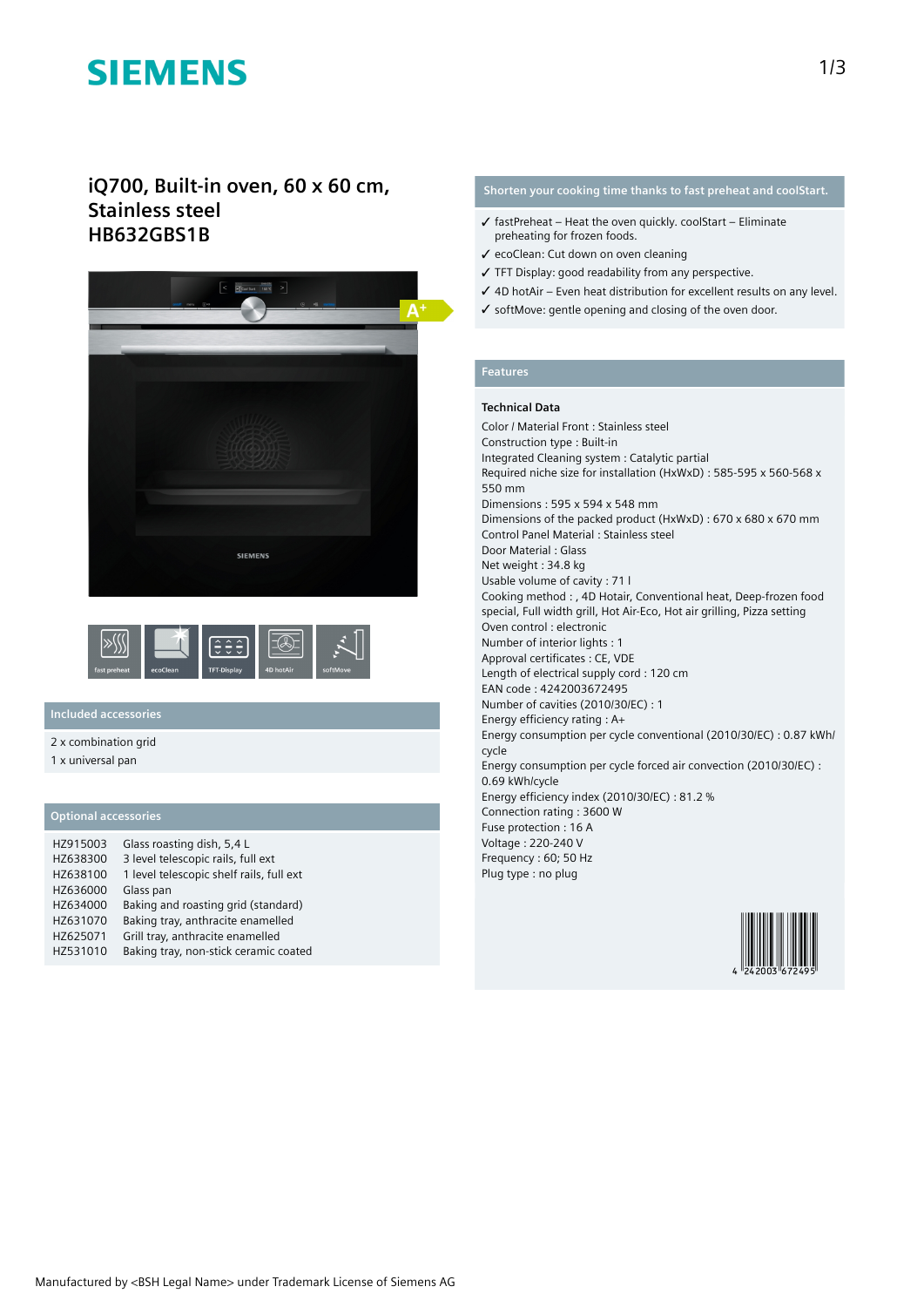# **SIEMENS**

# iQ700, Built-in oven, 60 x 60 cm, **S t a i n l e s s s t e e l HB632GBS1B**

### **Features**

#### **Design**

- 2.8" TFT Display
- Cavity inner surface: enamel anthracite
- Drop down oven door, softClose, softOpen
- 
- ●<br>● Stainless steel control dial
- We recommend you to choose complementary products within IQ700, in order to assure an optimal design combination of your Built-In appliances.

#### **F e a t u r e s**

- Digital temperature display with proposal
- Actual temperature display Heating-up indicator
- Control panel lock
- Automatic safety switch off Residual heat indicator Start button Door contact switch
- $\bullet$  Electronic oven clock timer
- Integral cooling fan
- 5 shelf positions in oven

#### **Cleaning**

• EcoClean Direct : back panel

### **Programmes/functions**

- Fast preheat
- Oven with 8 main functions, 8 main functions heating methods: 4D hot air, hotairGentle, conventional top & bottom heating, Conventional heat Gentle, hot air grilling, full width grill, Pizza setting, coolStart

#### **A c c e s s o r i e s**

- $\bullet$  1 x universal pan, 2 x combination grid
- Cavity with shelf support rails

#### **Technical information**

- Energy efficiency rating (acc. EU Nr. 65/2014): A+
- Energy consumption per cycle in conventional mode: 0.87 kWh • Energy consumption per cycle in fan-forced convection mode:0.69 kWh
- Number of cavities: Main cavity Heat source: electrical Cavity volume: 71 litres
- Temperature range 30 °C 275 °C
- · Total connected load electric: 3.6 KW
- 120 cm Cable length
- Nominal voltage: 220 240 V
- Appliance dimension (hxwxd): 595 mm x 594 mm x 548 mm
- Niche dimension (hxwxd): 585 mm 595 mm x 560 mm 56 8 m m x 550 mm
- Please refer to the dimensions provided in the installation manual